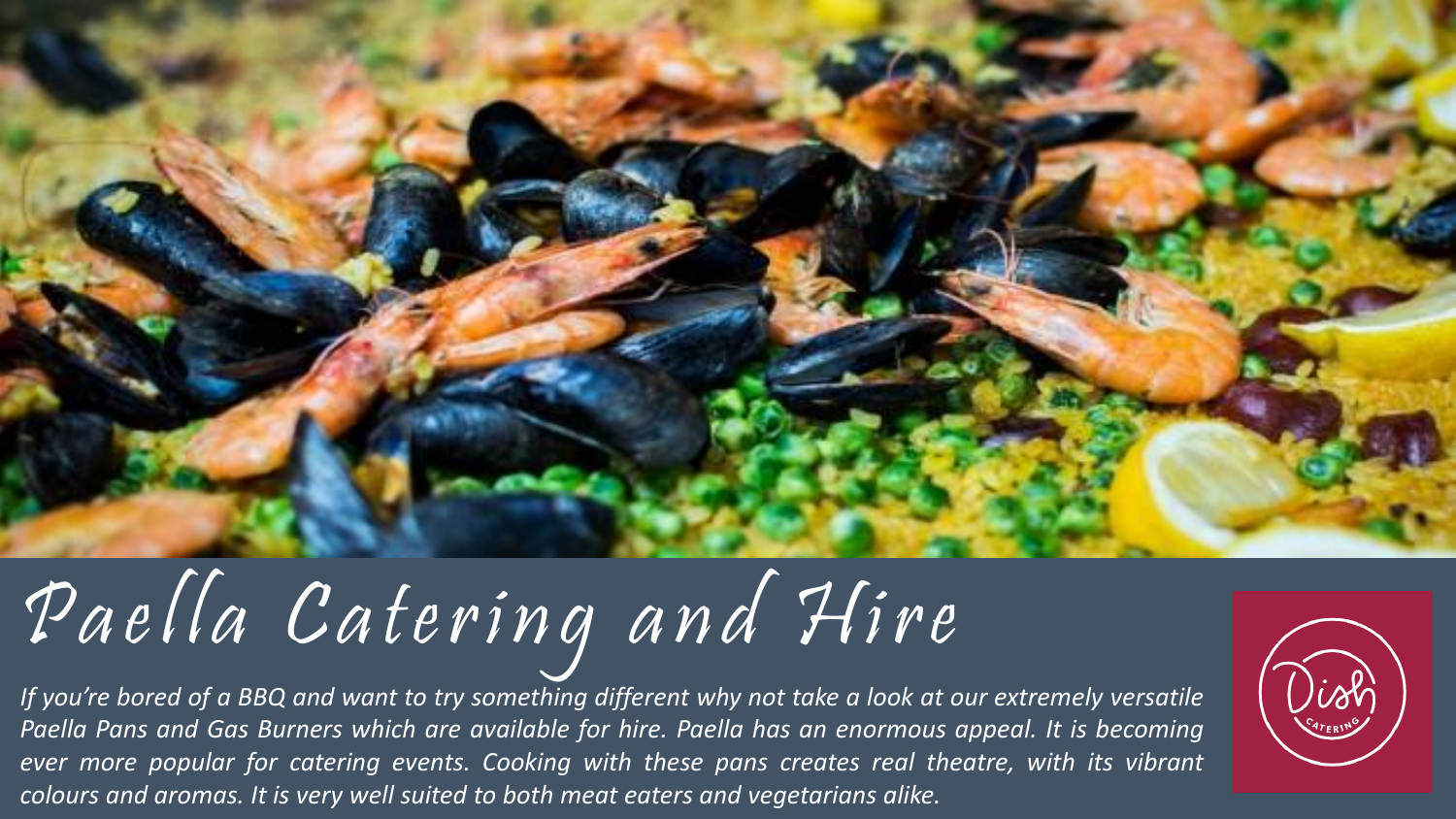

## *Pael l a Stati on*

80cm pan and burner on our own authentic windshields from Spain – very authentic Priced per pan which feeds 50 guests – table set up Spanish style

#### Classic - \$800.00

Chicken chorizo, spices, peas, peppers, eggplant, mushroom, parsley, fresh lemon wedges, saffron, tomato, herbs, paella rice, zucchini, snow pea, garlic, onion (gf/df)

#### Marinara - \$900.00

Squid, mussels, king prawns, red pepper, parsley, peas, eggplant, saffron, fresh lemon wedges, Paella spices, paella rice, zucchini, snow pea, garlic, onion (gf/df)

#### Vegetarian – \$700.00

Eggplant, mushroom, peas, beans, fresh lemon wedges, herbs, paella spices, pumpkin, mixed peppers, parsley, zucchini, snow pea, garlic, onion, thyme, saffron, paella rice (gf/df/v)

#### Combination of the three - \$1000.00

Chicken, chorizo, king prawns, mussels, squid, peas, eggplant, mushrooms, beans, fresh lemon wedges, paella spices, vegetable stock, mixed peppers, saffron, paella rice

All Paella's come with freshly sliced baguette and mixed salad.